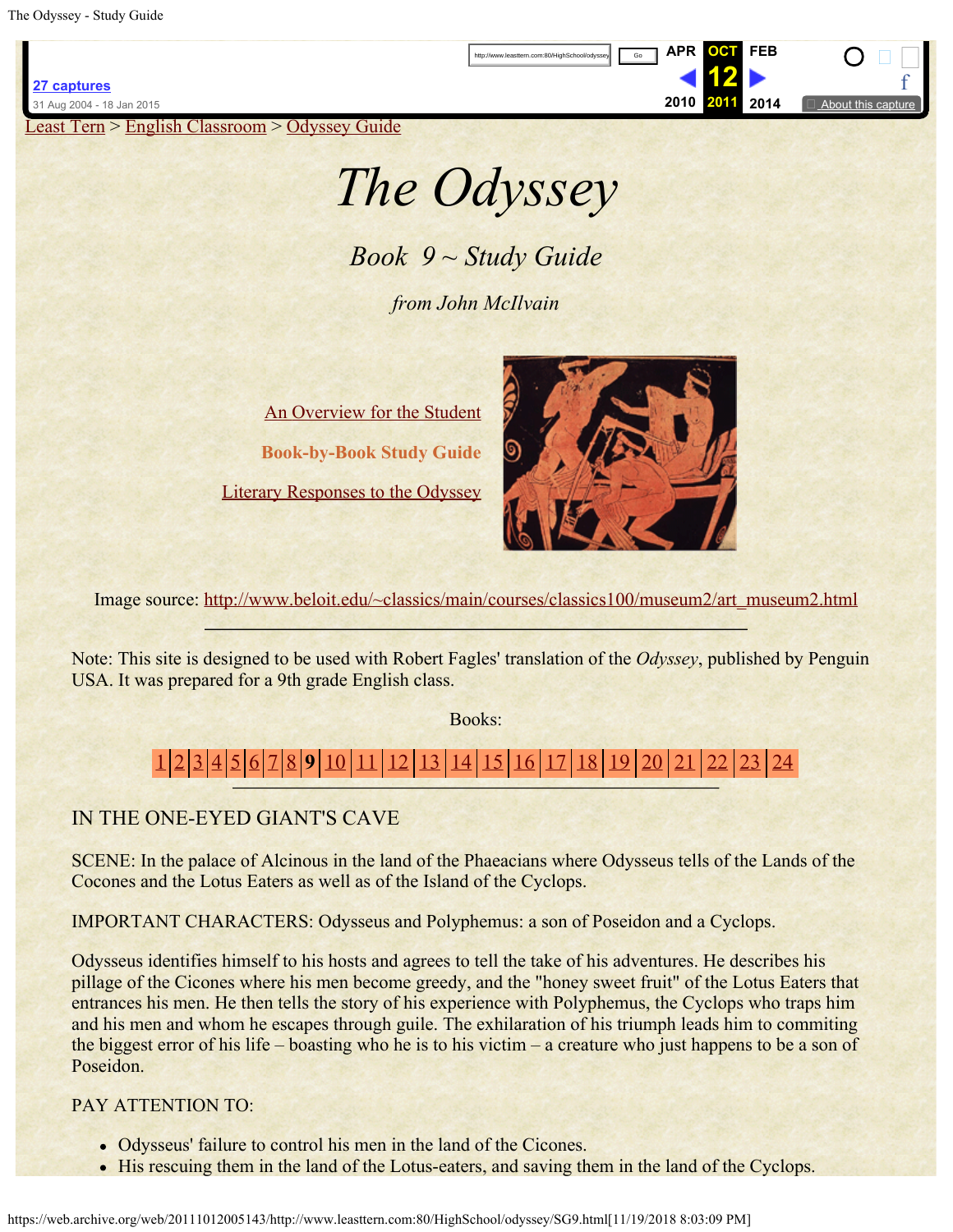- Odysseus' adventurous attitude as he lands on the Cyclops' land.
- The reverse of the hospitality found in Phaeacia.
- The "farm" culture of the Cyclops.
- Odysseus' cleverness in calling himself "Nobody."
- Odysseus' flattery of the Cyclops.
- The vividness of Odysseus' "attack." The similes used to describe this.
- The cleverness of his escape.
- The curse of Polyphemus.
- Odysseus' leadership qualities; his adventurous spirit; his courage and cleverness; his lapse into pride (hubris).

#### EPITHETS: Who is...

- "teller of tales?"
- "god of the sea blue mane who rocks the earth?"

#### QUESTIONS:

- 1. Where do Odysseus and his men go first after they leave Troy?
- 2. Who are the Cicones?
- 3. Who are the lotus eaters?
- 4. How does Polyphemus prevent Odysseus and his men from leaving his cave?
- 5. What does Polyphemus' diet consist of?
- 6. Are the Cyclopes in any way civilized?
- 7. What mistake does Odysseus makes as he sails away?

### QUOTATIONS TO REMEMBER

"I am Odysseus, son of Laertes, known to the world for every kind of craft – my fame has reached the skies. Sunny Ithaca is my home. . . and I, myself, I know no sweeter sight on earth than a man's own native country. (21)

I sacked the city, killed the men, but as for the wives and plunder. . . we shared it round so no one, not on my account, would go deprived of his fair share of spoils. Then I urged them to cut and run, set sail, but would they listen? Not those mutinous fools; there was too much wine to swill... And all the while the Cicones sought out other Cicones. . . the Cicones broke our lines and beast us down at last, Out of each ship, six men-at-arms were killed. (45)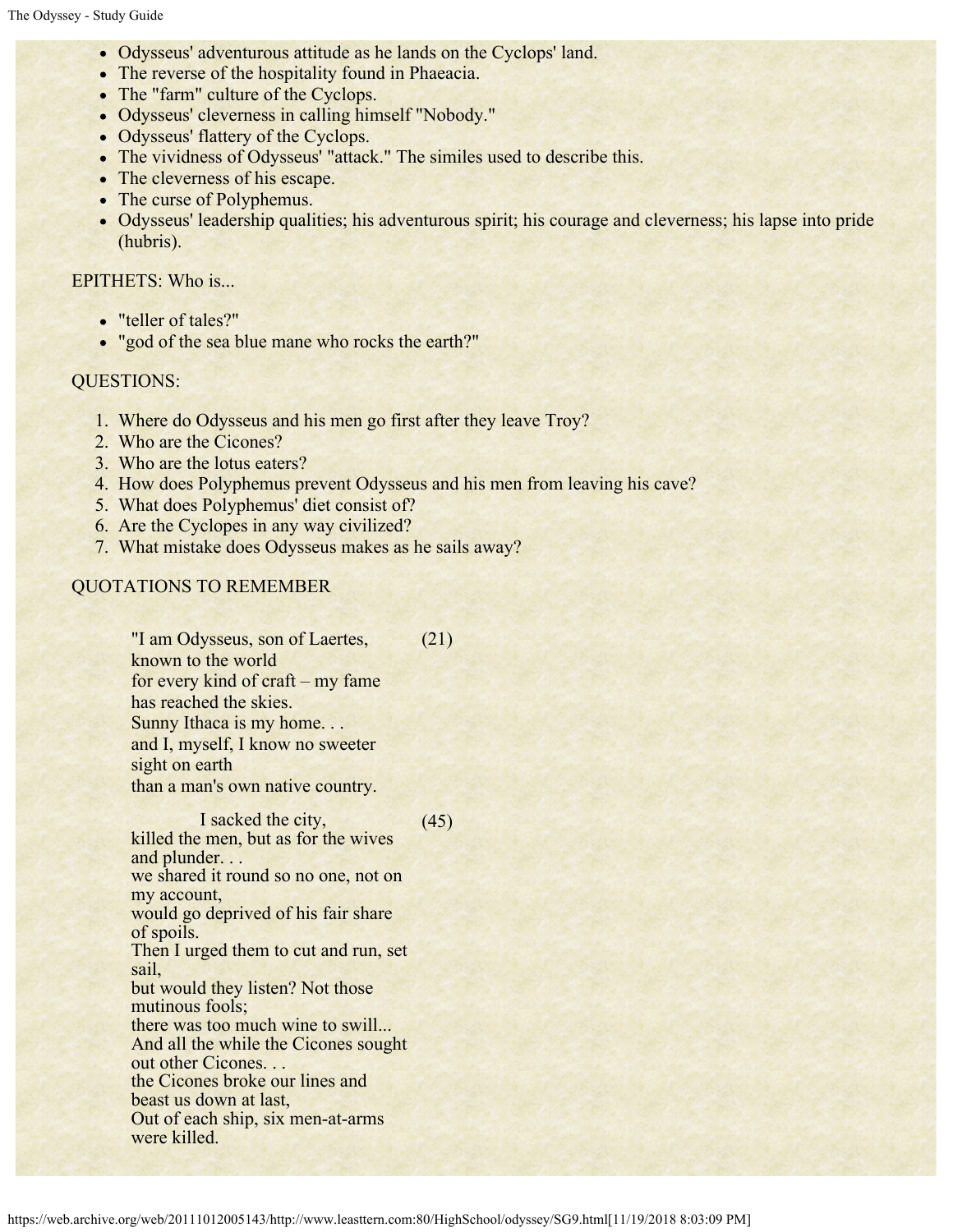| So off they went and soon                                     | (102) |
|---------------------------------------------------------------|-------|
| enough                                                        |       |
| they mingled among the natives,<br>Lotus Eaters, Lotus Eaters |       |
| who had no notion of killing my                               |       |
| companions, not at all,                                       |       |
| they simply gave them the lotus to                            |       |
| taste instead                                                 |       |
| Any crewmen who ate the lotus, the<br>honey sweet fruit,      |       |
| lost all desire to send a message                             |       |
| back, much less return                                        |       |
| grazing on lotus, all memory of the                           |       |
| journey home<br>dissolved forever. But I brought              |       |
| them back, back                                               |       |
| to the hollow ships, and streaming                            |       |
| $tears - I$ forced them.                                      |       |
| "The rest of you stay her,                                    | (192) |
| my friends-in-arms.                                           |       |
| I'll go across with my own ship and                           |       |
| crew                                                          |       |
| and probe the natives living over<br>there."                  |       |
|                                                               |       |
| A grim loner, dead set in his own                             | (210) |
| lawless ways.                                                 |       |
| Here was a piece of work, by god, a                           |       |
| monster<br>a man mountain                                     |       |
| rearing head and shoulders over the                           |       |
| world.                                                        |       |
|                                                               |       |
| I told most of my good trusty crew                            | (215) |
| to wait,                                                      |       |
| to sit tight by the ship and guard her<br>well                |       |
| while I picked out my dozen finest                            |       |
| fighters                                                      |       |
| and off I went.                                               |       |
|                                                               |       |
| But since we've chanced on you,                               | (300) |
| we're at your knees<br>in hopes of a warm welcome, even a     |       |
| guest gift,                                                   |       |
| the sort that hosts give strangers.                           |       |
| That's the custom.                                            |       |
| Respect the gods, my friend. We're                            |       |
| suppliants, at your mercy!                                    |       |
| Zeus of the Strangers guards all                              |       |
| guests and suppliants:                                        |       |
| strangers are sacred - Zeus will                              |       |
| avenge their rights!<br>"Stranger," he grumbled back from     |       |
| his brutal heart,                                             |       |
| "you must be a fool, stranger, or                             |       |
| come from nowhere,                                            |       |
|                                                               |       |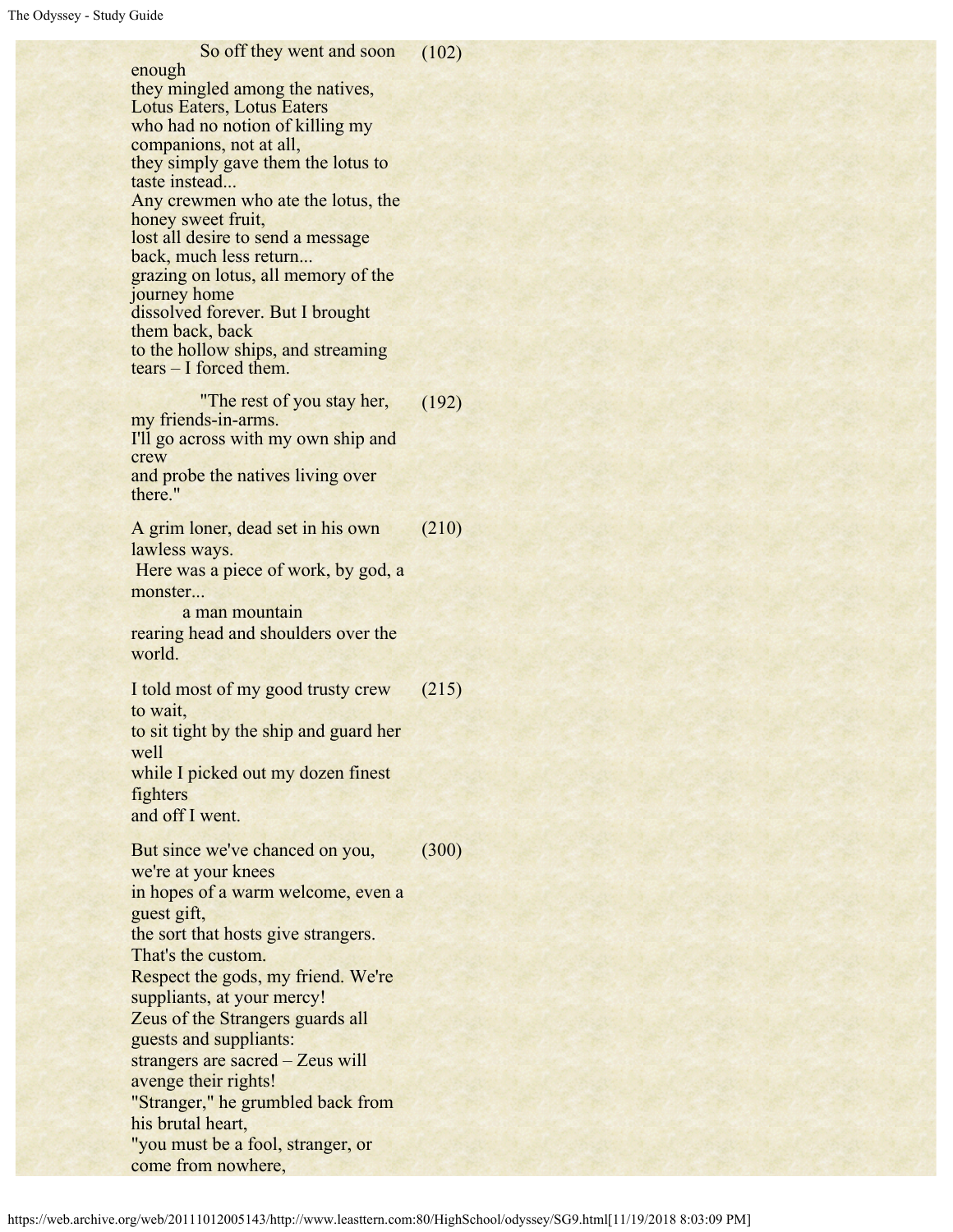telling me to fear the gods or avoid their wrath!" So he laid his trap but he never caught me, no, not me, wise to the world I shot back in my crafty way, "My ship? Poseidon, God of the earthquake, sunk my ship." (316) ... he left me there, the heart inside me brooding on revenge, how could I pay him back, would Athena give me glory? (355) ..."Nobody, that's my name. Nobody –" (410) I drove my weight on it from above and bored it home like a shipwright bores his beam with a shipwright's drill that men below, whipping the strap back and forth, whirl and the drill keeps twisting, never stopping – So we seized our stake with it fiery tip and bored it round and round in the giant's eye... its crackling roots blazed and hissed – as a blacksmith plunges a glowing ax or adze in an ice-cold bath and the metal screeches steam and its temper hardens – that's the iron's strength – so the eye of Cyclops sizzled round that stake. (419) "Nobody's killing me now by fraud and not by force." There was one bellwether ram, the prize of all the flock and clutching him by the back, tucked up under his shaggy belly, there I hung, face upward both hands locked in his marvelous deep fleece, clinging for dear life, my spirit steeled, enduring. . . So well we held on, waiting Dawn's first light. (455)